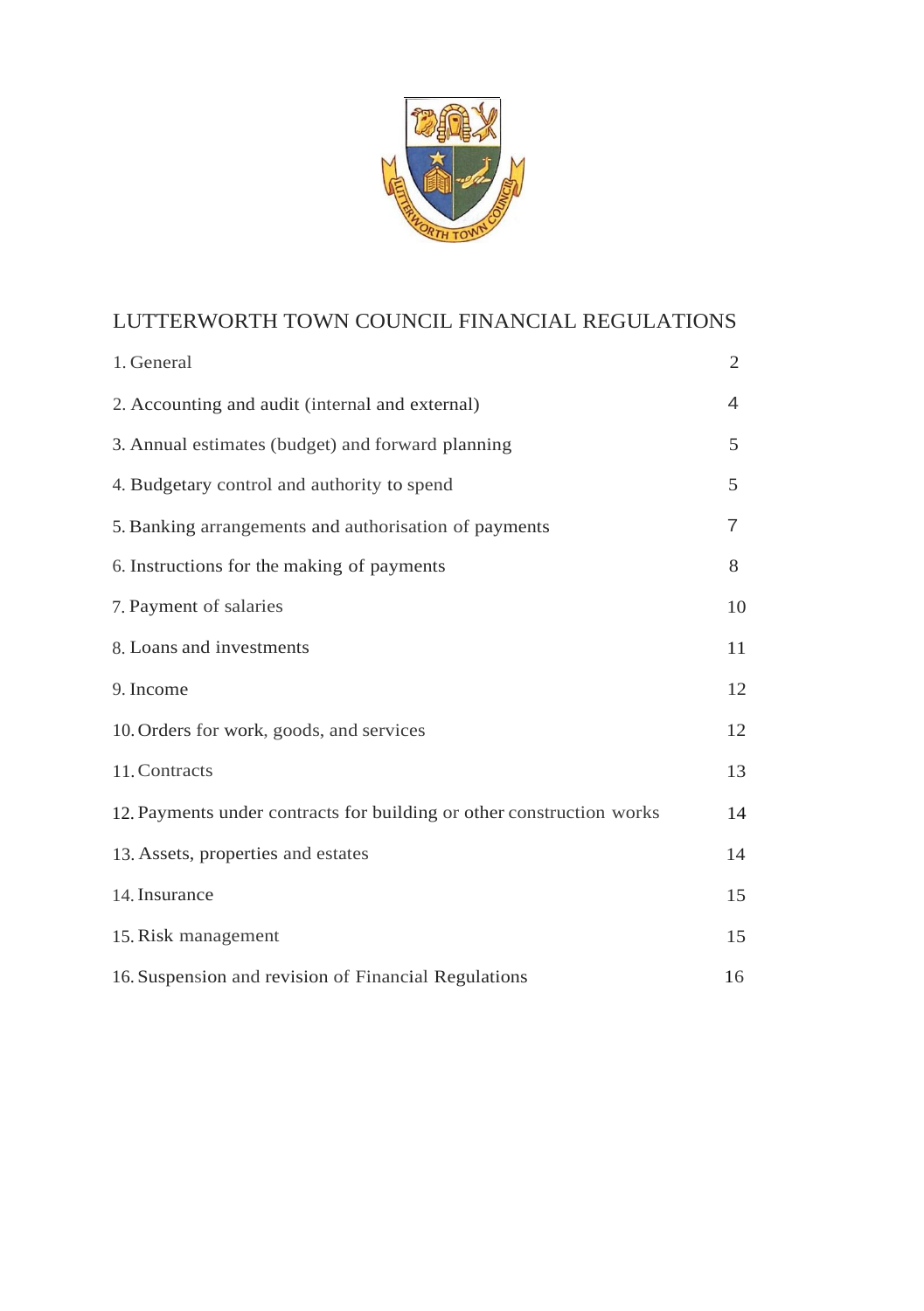These Financial Regulations were adopted by the council at its meeting held on 8 October 2019.

## <span id="page-1-0"></span>**1. General**

1.1. These financial regulations govern the conduct of financial management by the council and may only be amended orvaried by resolution ofthe council. Financial regulations areone ofthe council's three governing policy documents providing procedural guidance for members and officers. Financial Regulations must be observed in conjunction with the council's standing orders and any individual financial regulation relating to contracts.

1.2.Thecouncil isresponsible in lawfor ensuring that itsfinancialmanagement is adequate and effective, and that the council has a sound system of internal control which facilitates the effective exercise ofthe council's functions, including arrangements forthe management of risk.

1.3.The council's accounting control systems must include measures:

- for the timely production of accounts.
- that provide for the safe and efficient safeguarding of public money.
- to prevent and detect inaccuracy and fraud; and
- identifying the duties of officers.

1.4. These financial regulations demonstrate how the council meets these responsibilities and requirements.

1.5.Atleast once a year, priortoapproving theAnnualGovernance Statement, the councilmust reviewtheeffectiveness ofitssystemofinternal controlwhichshallbeinaccordance with proper practices.

1.6. Deliberate or willful breach of these Regulations by an employee may give rise to disciplinary proceedings.

1.7. Members of council are expected to follow the instructions within these Regulations and not to entice employees to breach them. Failure to follow instructions within these Regulations brings the office or councillor intodisrepute.

1.8.TheResponsible FinancialOfficer(RFO) holdsastatutory officetobeappointed bythecouncil. The Clerk has been appointed as RFO for this council and these regulations will apply accordingly.

1.9.The RFO.

- acts under the policy direction of the council.
- administers the council's financial affairs in accordance with all Acts, Regulations, and proper practices.
- determines on behalf of the council its accounting records and accounting control systems.
- ensures the accounting control systems are observed.
- maintains the accounting records of the council up to date in accordance with proper practices.
- assists the council to secure economy, efficiency, and effectiveness in the use of its resources; and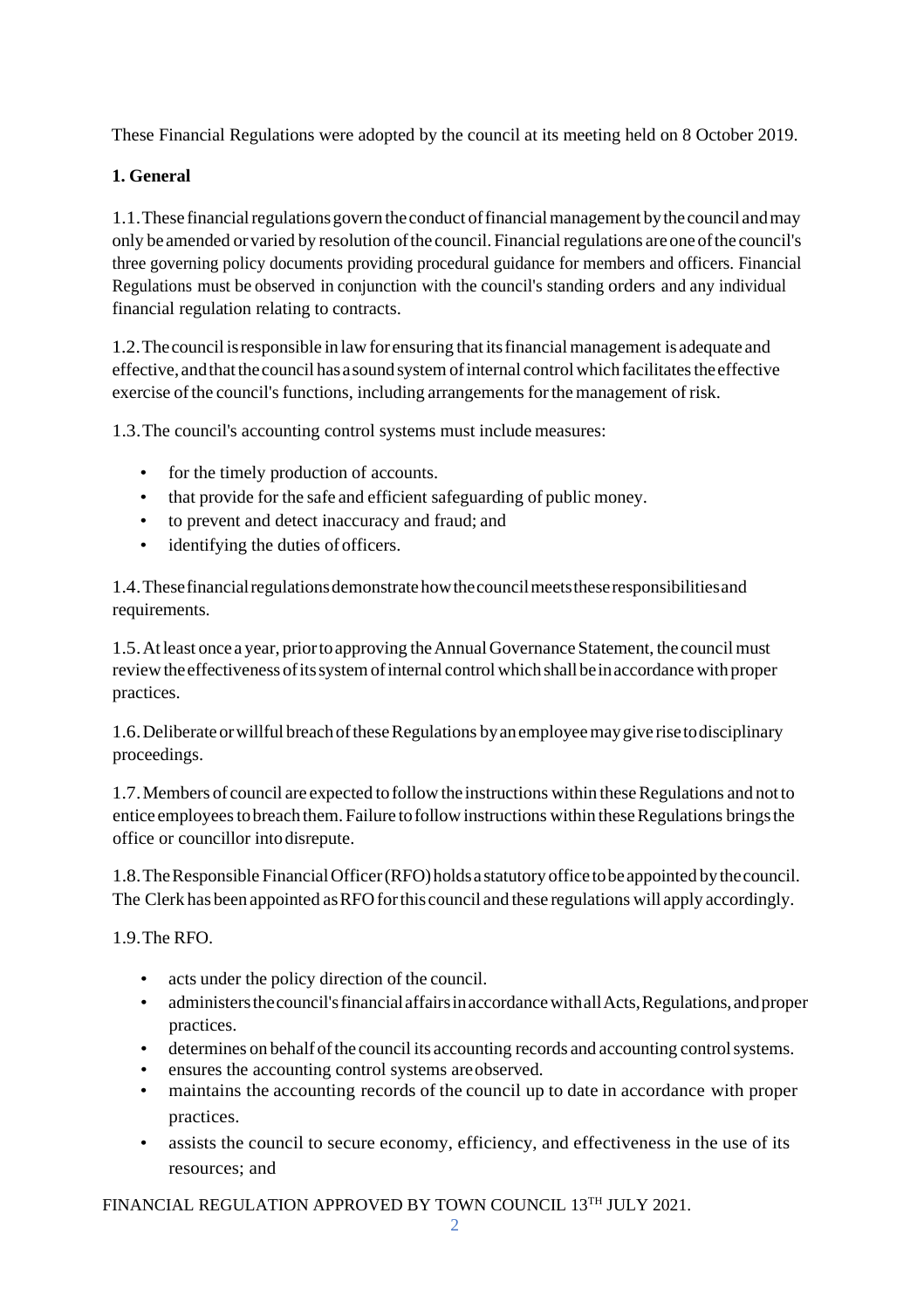• produces financial management information as required by the council.

1.10.The accounting records determined by the RFO shall be sufficient to show and explain the council's transactions and to enable the RFO to ensure that any income and expenditure account and statement of balances, or record of receipts and payments and additional information or management information prepared for the council from time to time comply with the Accounts and Audit Regulations.

1.11.The accounting records determined by the RFO shall in particular contain:

- entries from day to day of all sums of money received and expended by the council and the matters to which the income and expenditure orreceipts and payments account relate.
- a record of the assets and liabilities of the council; and
- wherever relevant, a record of the council's income and expenditure in relation to claims made, or to be made, for any contribution, grant or subsidy.

1.12.The accounting control systems determined by the RFO shall include:

- procedures to ensure that the financial transactions of the council are recorded as soon as reasonably practicable and as accurately and reasonably as possible.
- procedures to enable the prevention and detection of inaccuracies and fraud and the ability to reconstruct any lost records.
- identification of the duties of officers dealing with financial transactions and division of responsibilities of those officers in relation to significant transactions.
- procedures to ensure that uncollectable amounts, including any bad debts are not submitted to the council for approval to be written off except with the approval of the RFO and that the approvals are shown in the accounting records; and
- measures to ensure that risk is properly managed.

1.13.The council is not empowered by these Regulations or otherwise to delegate certain specified decisions. In particular any decision regarding:

- setting the final budget or the precept (council tax requirement).
- approving accounting statements.
- approving an annual governance statement.
- borrowing.
- writing off bad debts.
- declaring eligibility for the General Power of Competence; and
- addressing recommendations in any report from the internal or external auditors, shall be a matter for the full council only.

1.14. In addition, the council must:

• determine and keep under regular review the bank mandate for all council bank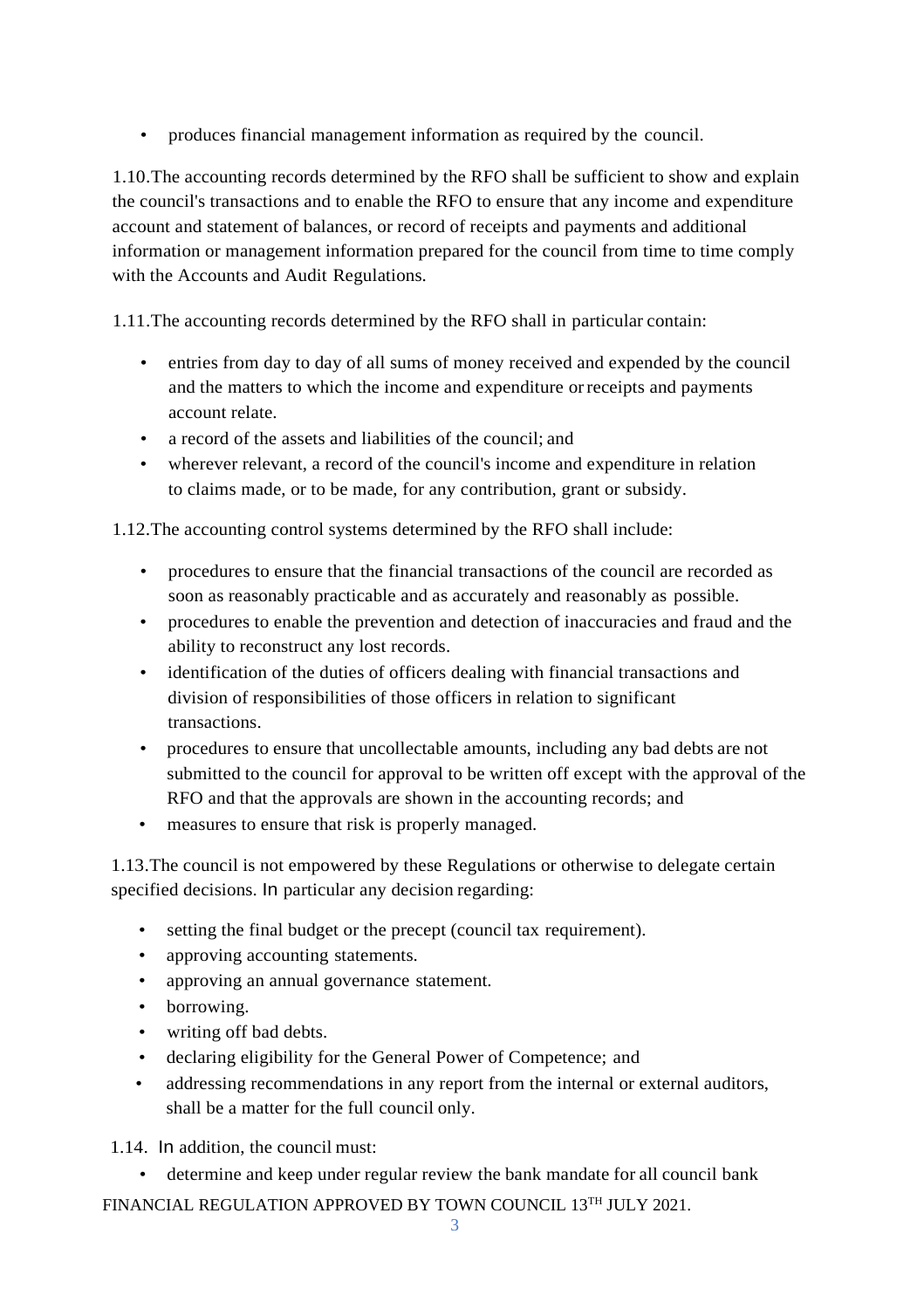accounts.

- approve any grant or a single commitment in excess of £5,000; and
- in respect of the annual salary for any employee have regard to recommendations about annual salaries of employees made by the relevant committee in accordance with its terms of reference.

1.15.In these financial regulations, references to the Accounts and Audit Regulations or 'the regulations' shall mean the regulations issued under the provisions of section 27 of the Audit Commission Act 1998, or any superseding legislation, and then in force unless otherwise specified.

In these financial regulations the Tenn. 'proper practice' or 'proper practices' shall refer to guidance issued in *Governance and Accountability for Local Councils* - *a Practitioners' Guide (England)* issued by the Joint Practitioners Advisory Group (JPAG), available from the websites of NALC and the Society for Local Council Clerks (SLCC).

## <span id="page-3-0"></span>**2. Accounting and audit (internal and external)**

2.1.All accounting procedures and financial records of the council shall be determined by the RFO in accordance with the Accounts and Audit Regulations, appropriate guidance, and proper practices.

2.2.On a regular basis the council is to verify bank reconciliations(for all accounts) produced by the RFO. This activity shall be reported, including any exceptions, to and noted by the council.

2.3.The RFO shall complete the annual statement of accounts, annual report, and any related documents of the council contained in the Annual Return (as specified in proper practices) as soon as practicable after the end of the financial year and having certified the accounts shall submit them and report thereon to the council within the timescales set by the Accounts and Audit Regulations.

2.4.The council shall ensure that there is an adequate and effective system of internal audit of its accounting records, and of its system of internal control in accordance with proper practices. Any officer or member of the council shall make available such documents and records as appear to the council to be necessary for the purpose of the audit and shall, as directed by the council, supply the RFO, internal auditor, or external auditor with such information and explanation as the council considers necessary for that purpose.

2.5.The internal auditor shall be appointed by and shall carry out the work in relation to internal controls required by the council in accordance with proper practices.

2.6.The internal auditor shall:

FINANCIAL REGULATION APPROVED BY TOWN COUNCIL 13TH JULY 2021. be competent and independent of the financial operations of the council.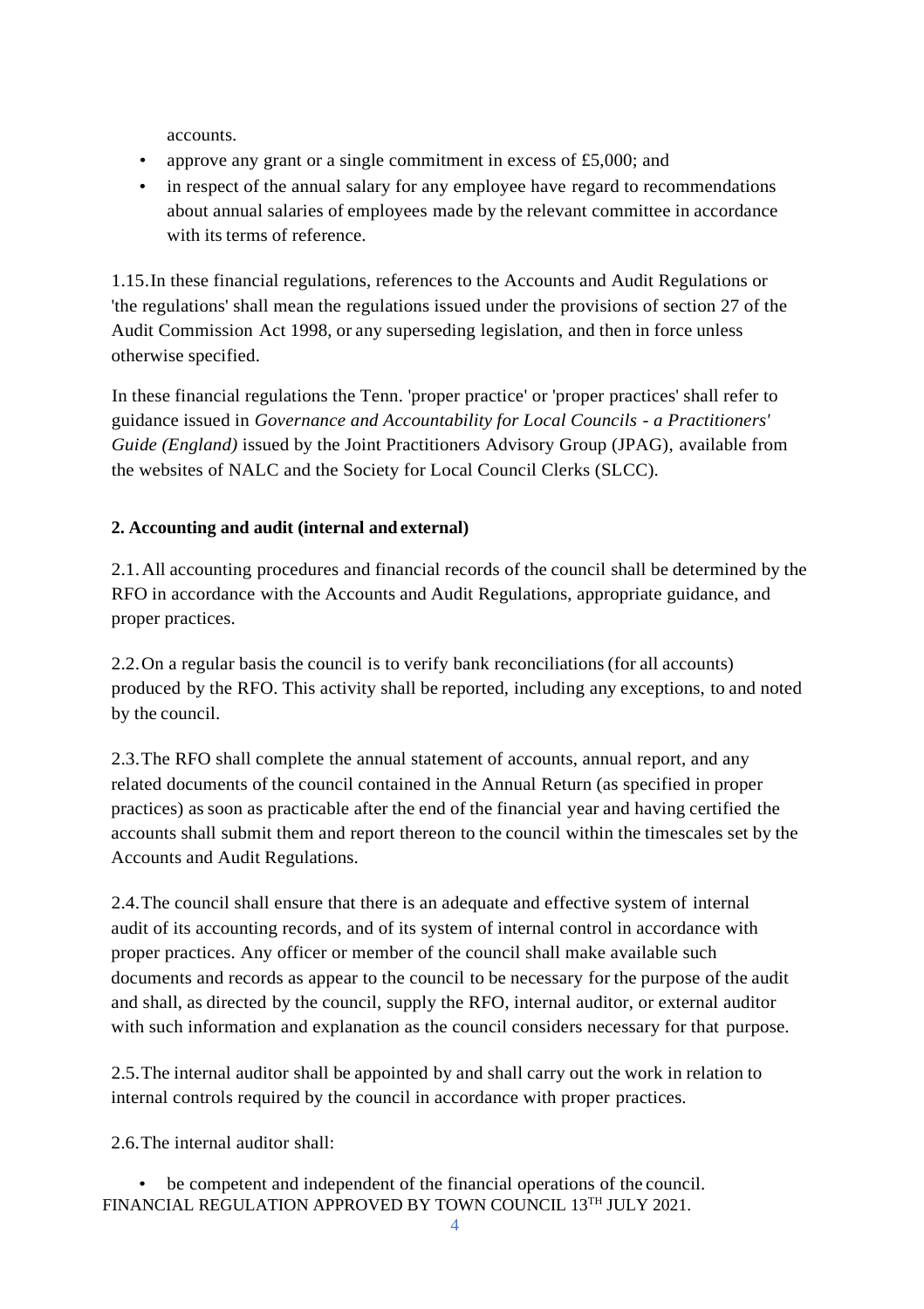- report to council in writing, or in person, on a regular basis with a minimum of one annual written report during each financial year.
- to demonstrate competence, objectivity, and independence, be free from any actual or perceived conflicts of interest, including those arising from family relationships; and
- is not involved in the financial decision making, management or control of the council?

2.7.Internal or external auditors may not under any circumstances:

- perform any operational duties for the council.
- initiate or approve accounting transactions; or
- direct the activities of any council employee, except to the extent that such employees have been appropriately assigned to assist the internal auditor.

2.8.For the avoidance of doubt, in relation to internal audit the tens 'independent' and 'independence' shall have the same meaning as is described in proper practices.

2.9.The RFO shall make arrangements for the exercise of electors' rights in relation to the accounts including the opportunity to inspect the accounts, books, and vouchers and display or publish any notices and statements of account required by Audit Commission Act 1998, or any superseding legislation, and the Accounts and Audit Regulations.

2.10.The RFO shall, without undue delay, bring to the attention of all councilors any correspondence or report from internal or external auditors.

#### <span id="page-4-0"></span>**3. Annual estimates (budget) and forward planning**

3.1.Each committee (if any) shall review its three-year forecast of revenue and capital receipts and payments. Having regard to the forecast, it shall thereafter formulate and submit proposals for the following financial year to the Administration, Finance & Development Committee not later than the end of October each year including any proposals for revising the forecast.

3.2.The RFO must each year, by no later than October prepares detailed estimates of all receipts and payments including the use of reserves and all sources of funding for the following financial year in the form of a budget to be considered by the Administration, Finance & Development Committee.

3.3.The council shall consider annual budget proposals in relation to the council's three year forecast of revenue and capital receipts and payments including recommendations for the use of reserves and sources of funding and update the forecast accordingly.

3.4. The council shall fix the precept (council tax requirement), and relevant basic amount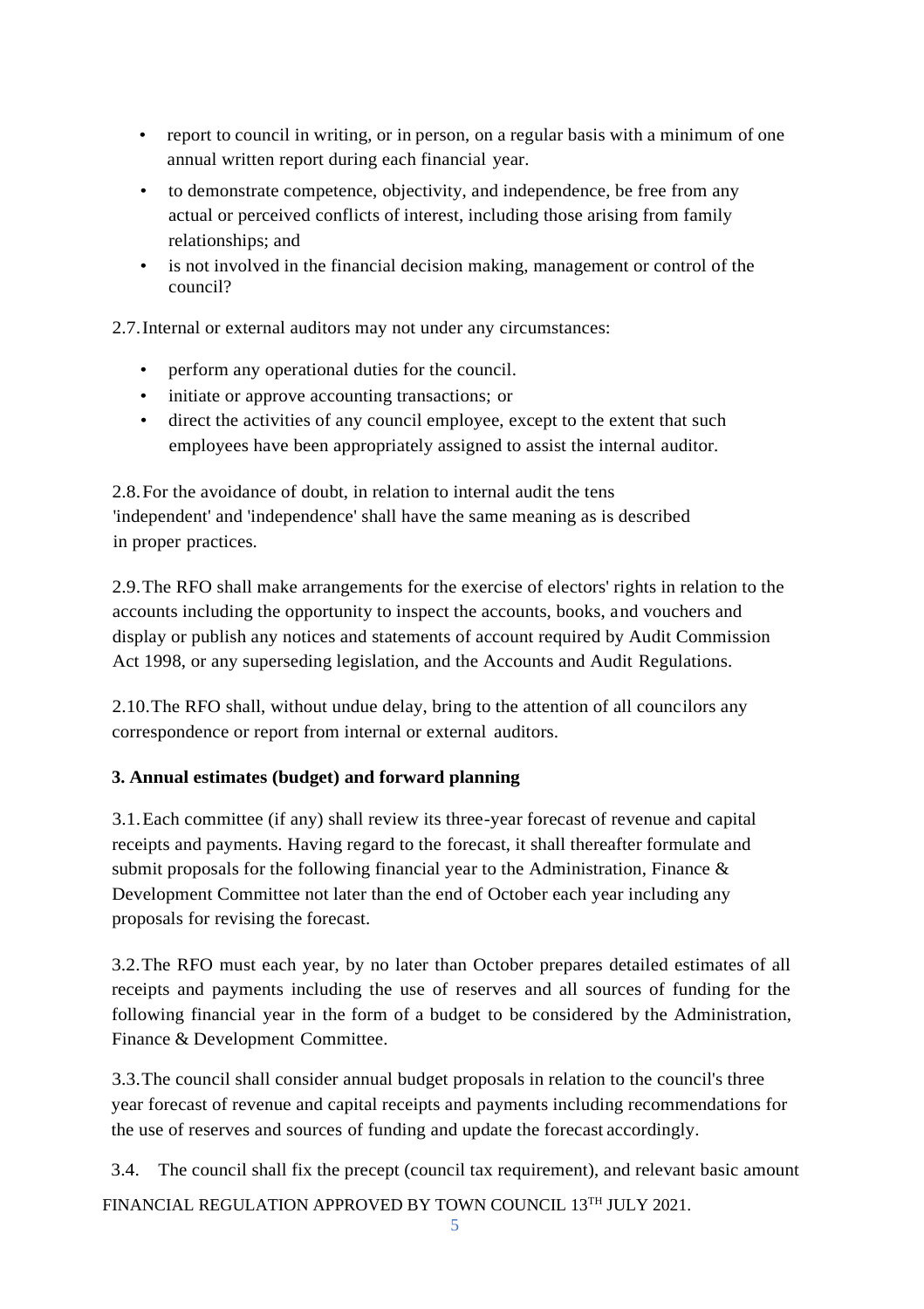of council tax to be levied for the ensuing financial year not later than by the end of January each year. The RFO shall issue the precept to the billing authority and shall supply each member with a copy of the approved annual budget.

3.5.The approved annual budget shall form the basis of financial control for the ensuing year.

## <span id="page-5-0"></span>**4. Budgetary control and authority to spend.**

4.1.Expenditure on **revenue items** may be authorised up to the amounts included for that class of expenditure in the approved budget. This authority is to be determined by:

- the council for all items over £5,000.
- a duly delegated committee of the council for items over £1000.
- the Clerk for any items below  $£1,000$
- the Deputy Clerk for any items below £200
- The Grounds Maintenance and Facilities Supervisor for any item

below £200 In the absence of the clerk, the deputy clerks will assume the

amounts of the clerk Such authority is to be evidenced by a minute or by a

purchase order.

Contracts may not be disaggregated to avoid controls imposed by these regulations.

4.2.No expenditure may be authorised that will exceed the amount provided in the revenue budget for that class of expenditure other than by resolution of the council, or duly delegated committee. During the budget year and with the approval of council having considered fully the implications for public services, unspent and available amounts may be moved to other budget headings or to an earmarked reserve as appropriate ('virement').

4.3.Unspent provisions in the revenue or capital budgets for completed projects shall not be carried forward to a subsequent year.

4.4.The salary budgets are to be reviewed at least annually in October for the following financial year and such review shall be evidenced the Administration, Finance & Development Committee the RFO will inform committees of any changes impacting on their budget requirement for the coming year in good time.

4.5.In cases of extreme risk to the delivery of council services, the clerk may authorise **revenue expenditure** on behalf of the council which in the clerk's judgement it is necessary to carry out. Such expenditure includes repair, replacement, or other work, whether there is any budgetary provision for the expenditure. This authority is to be determined by

- The Clerk subject to a limit of £2,000.
- Deputy Clerk, if applicable, subject to a limit of £1,000
- FINANCIAL REGULATION APPROVED BY TOWN COUNCIL 13TH JULY 2021. • The Grounds Maintenance and Facilities Supervisor for any item below £200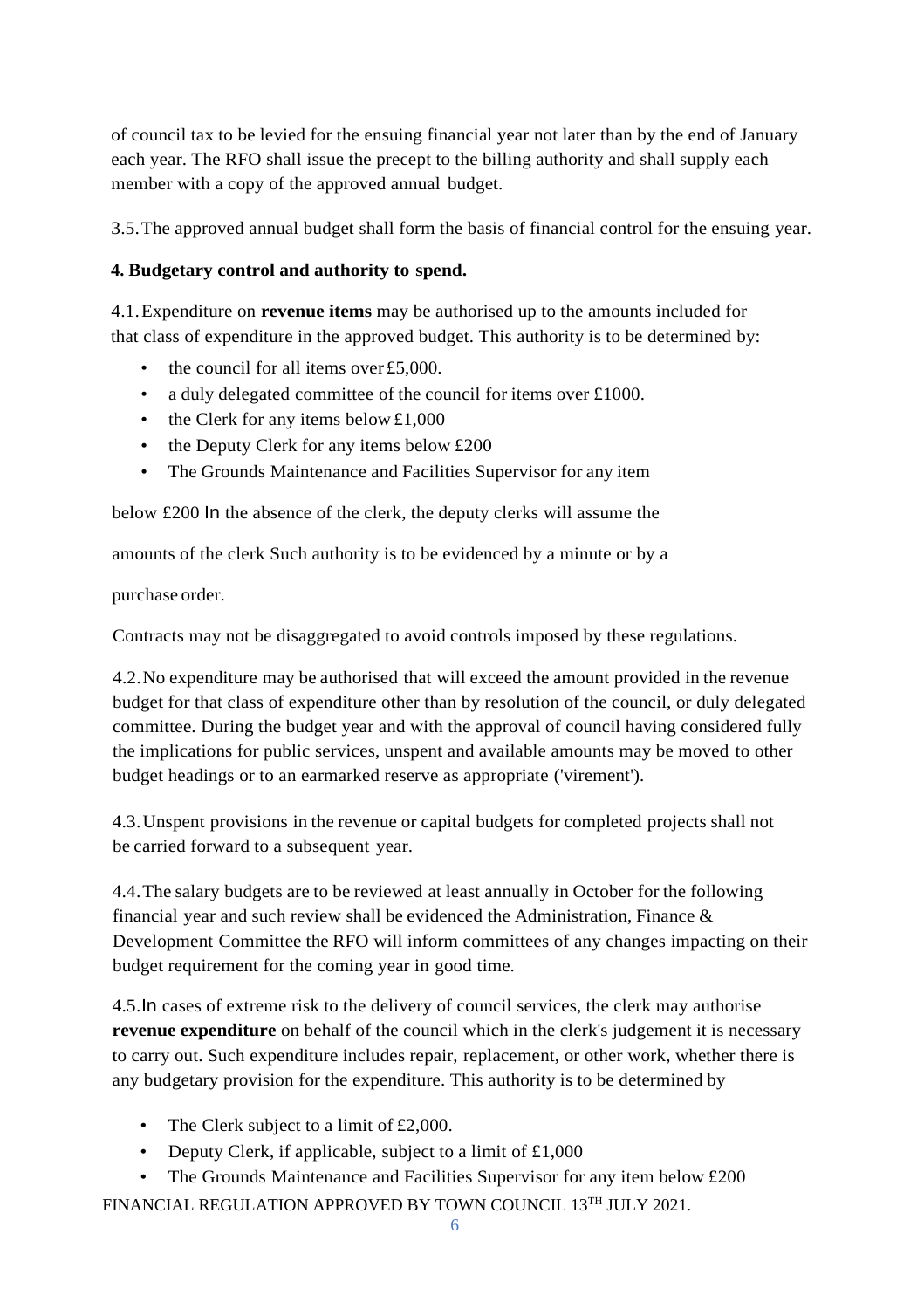In the absence of the clerk, the deputy clerks will assume the amounts of the clerk.

The Clerk shall report such action to the chairman as soon as possible and to the council as soon as practicable thereafter.

4.6.No expenditure shall be authorised in relation to any capital project and no contract entered or tender accepted involving capital expenditure unless the council is satisfied that the necessary funds are available, and the requisite borrowing approval has been obtained.

4.7.All capital works shall be administered in accordance with the council's standing orders and financial regulations relating to contracts.

4.8.The RFO shall regularly provide the Administration, Finance & Development Committee with a statement of receipts and payments to date under each head of the budgets, comparing actual expenditure to the appropriate date against that planned as shown in the budget. These statements are to be prepared at least at the end of each financial quarter and shall show explanations of material variances. For this purpose, "material" shall be in excess of I0% of the budget.

4.9.Changes in earmarked reserves shall be approved by council as part of the budgetary control process.

#### **5. Banking arrangements and authorisation of payments**

- 5.1. The council's banking arrangements, including the bank mandate, shall be made by the RFO, and approved by the council; banking arrangements may not be delegated to a committee. The Banking Mandates for all bank accounts held shall be reviewed annually at the first full Town Council meeting after the Annual Town Council meeting. Furthermore, the revenue expenditure limits in Clause 4.5 will be reviewed at the first Administration, Finance and Development meeting of the new council year, and the Financial Regulations amended accordingly along with any other required changes.
- 5.2. The RFO shall prepare a schedule of payments requiring authorisation, forming part of the Agenda for the Meeting and, together with the relevant invoices, present the schedule to council. The council shall review the schedule for compliance and, having satisfied itself shall authorise payment by a resolution of the council. Personal payments (including salaries, wages, expenses, and any payment made in relation to the termination of a contract of employment) may be summarised to remove public access to any personal information.

5.3. All invoices for payment shall be examined, verified, and certified by the RFO to confirm that the work, goods, or services to which each invoice relates has been received, carried out, examined, and represents expenditure previously approved by the council.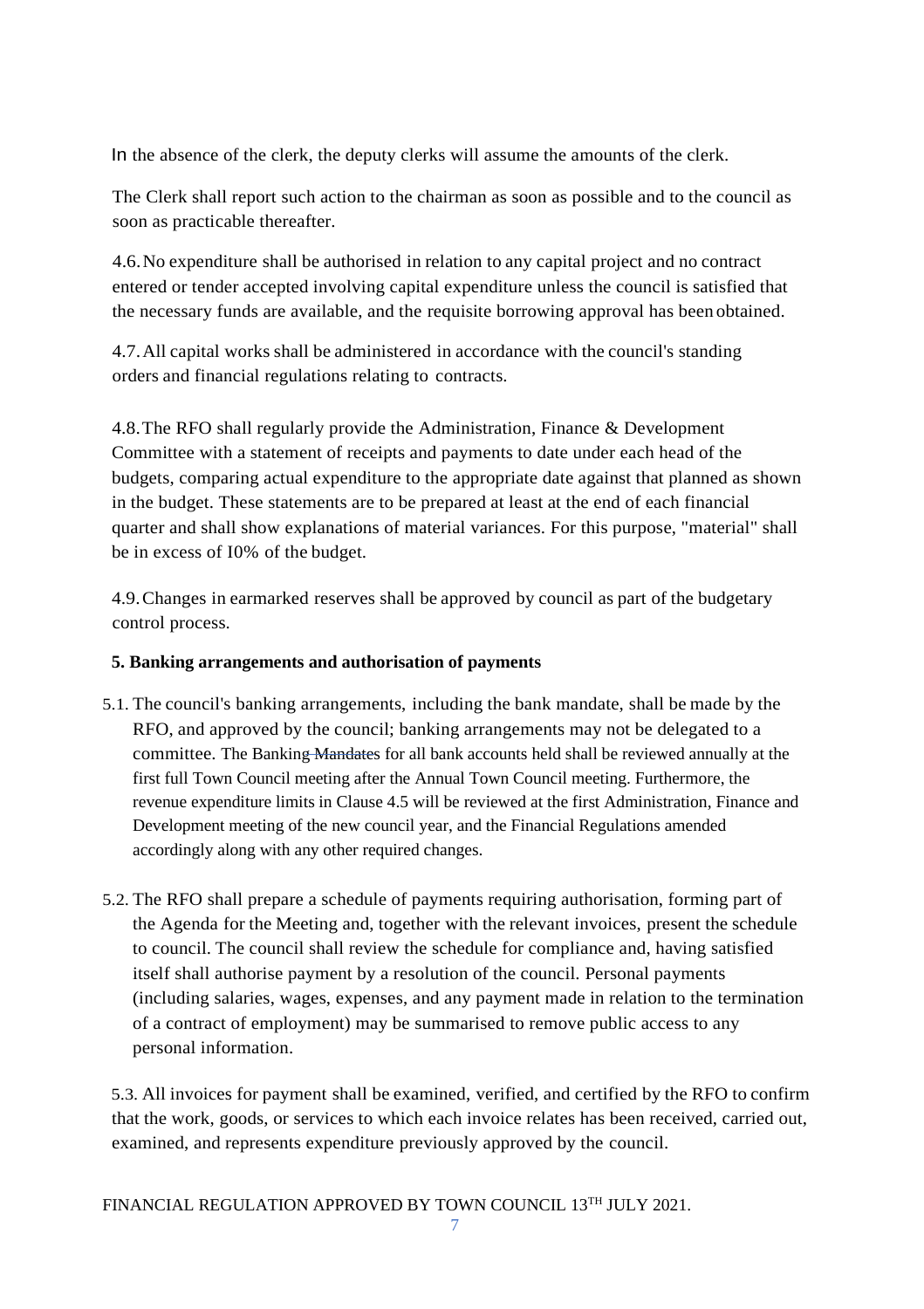5.4. The RFO shall examine invoices for arithmetical accuracy and analyse them to the appropriate expenditure heading. The RFO shall take all steps to pay all invoices submitted, and which are in order, at the next available council meeting.

*S.S.* The Clerk and RFO shall have delegated authority to authorise the payment of items only in the following circumstances:

a) If a payment is necessary to avoid a charge to interest under the Late Payment of Commercial Debts (Interest) Act 1998, and the due date for payment is before the next scheduled Meeting of council, where the Clerk and RFO certify that there is no dispute or other reason to delay payment, provided that a list of such payments shall be submitted to the next appropriate meeting of council.

b) An expenditure item authorised under 5.6 below (continuing contracts and obligations) provided that a list of such payments shall be submitted to the next appropriate meeting of council; or

c) fund transfers within the councils banking arrangements up to the sum of £40,000, provided that a list of such payments shall be submitted to the next appropriate meeting of council.

5.6. For each financial year the Clerk and RPO shall draw up a list of due payments which arise on a regular basis as the result of a continuing contract, statutory duty, or obligation (such as but not exclusively) Salaries, PAYE and NI, Superannuation Fund and regular maintenance contracts and the like for which council may authorise payment for the year provided that the requirements of regulation 4.1 (Budgetary Controls) are adhered to, provided also that a list of such payments shall be submitted to the next appropriate meeting of the Administration, Finance & Development Committee

5.7. A record of regular payments made under 5.6 above shall be drawn up and be signed by two members on each occasion when payment is authorised - thus controlling the risk of duplicated payments being authorised and / or made.

5.8. In respect of grants a duly authorised committee shall approve expenditure within any limits set by council and in accordance with any policy statement approved by council. Any Revenue or Capital Grant in excess of £5,000 shall before payment, be subject to ratification by resolution of the council.

5.9. Members are subject to the Code of Conduct that has been adopted by the council and shall comply with the Code and Standing Orders when a decision to authorise or instruct payment is made in respect of a matter in which they have a disclosable pecuniary or other interest unless a dispensation has been granted.

5.10. The council will aim to rotate the duties of members in these Regulations so that onerous duties are shared out as evenly as possible over time.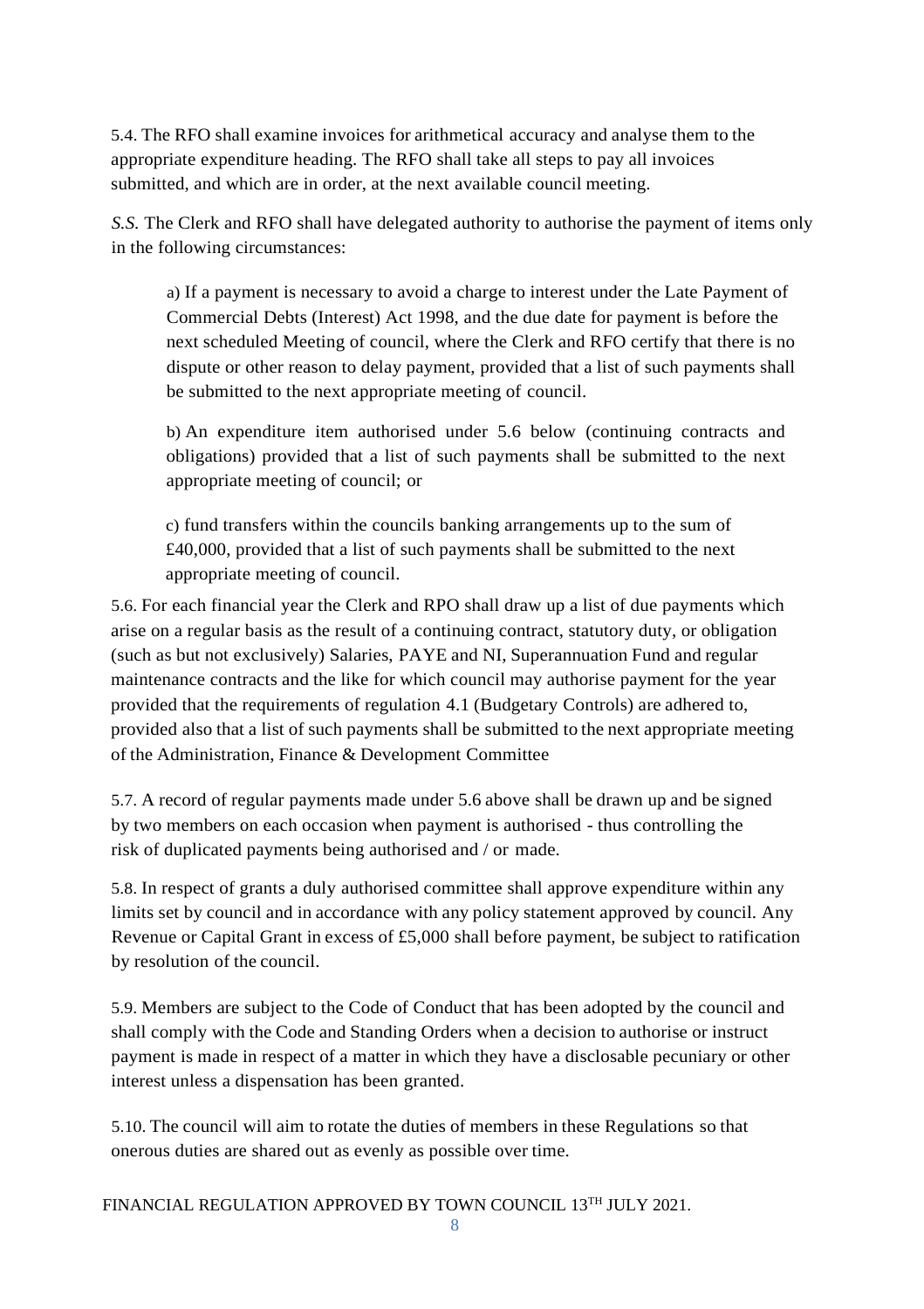#### <span id="page-8-0"></span>**6. Instructions for the making ofpayments.**

6.1. The council will make safe and efficient arrangements for the making of its payments.

6.2. Following authorisation under Financial Regulation 5 above, the council, a duly delegated committee or, if so delegated, the Clerk or RFO shall give instruction that a payment shall be made.

6.3. All payments shall be affected by cheque or other instructions to the council's bankers, or otherwise, in accordance with a resolution of council or duly delegated committee.

6.4. Cheques or orders for payment drawn on the bank account in accordance with the schedule as presented to council or committee shall be signed by two members of council in accordance with a resolution instructing that payment. A member who is a bank signatory, having a connection by virtue of family or business relationships with the beneficiary of a payment, should not, under normal circumstances, be a signatory to the payment in question.

6.5. To indicate agreement of the details shown on the cheque or order for payment with the counterfoil and the invoice or similar documentation, the signatories shall each also initial the cheque counterfoil.

6.6. Cheques or orders for payment shall not normally be presented for signature other than at a council or committee meeting (including immediately before or after such a meeting). Any signatures obtained away from such meetings shall be reported to the council at the next convenient meeting.

6.7. If thought appropriate by the council, payment for utility supplies (energy, telephone, and water) and any National Non-Domestic Rates may be made by variable direct debit provided that the instructions are signed, and any payments are reported to council as made. The approval of the use of a variable direct debit shall be renewed by resolution of the council at least every two years.

6.8. If thought appropriate by the council, payment for certain items may be made by banker's standing order provided that the instructions are signed, or otherwise evidenced by two members are retained and any payments are reported to council as made. The approval of the use of a banker's standing order shall be renewed by resolution of the council at least every two years.

6.9. If thought appropriate by the council, payment for certain items may be made by BACS or CHAPS methods provided that the instructions for each payment are signed, or otherwise evidenced, by two authorised bank signatories, are retained and any payments are reported to council as made. The approval of the use of BACS or CHAPS shall be renewed by resolution of the council at least every two years.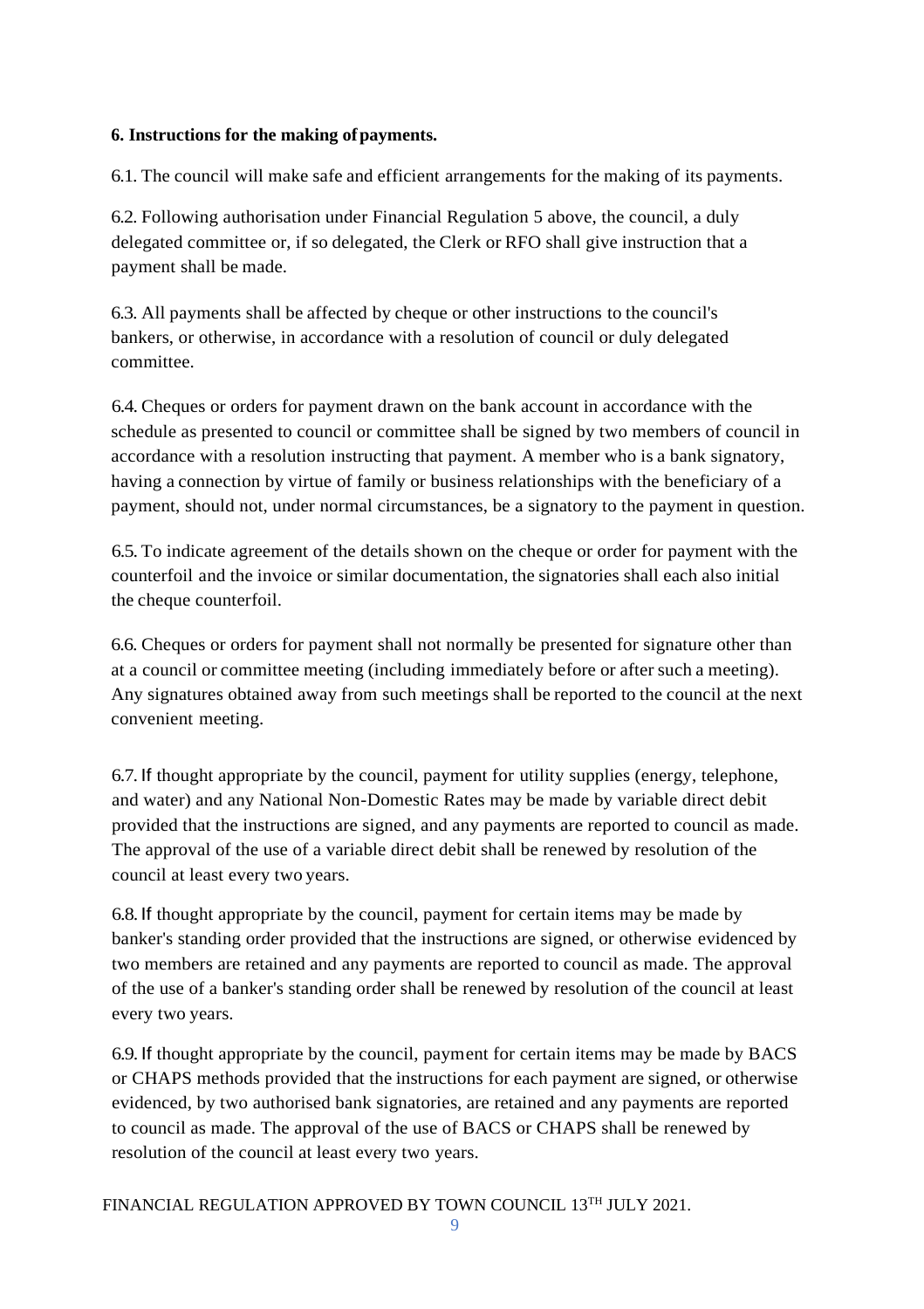6.10. If thought appropriate by the council payment for certain items may be made by internet banking transfer provided evidence is retained showing which members approved the payment.

6.11. Where a computer requires use of a personal identification number (PIN) or other password(s), for access to the council's records on that computer, a note shall be made of the PIN and Passwords and shall be handed to and retained by the Chairman of Council in a sealed dated envelope. This envelope may not be opened other than in the presence of two other councillor. After the envelope has been opened, in any circumstances, the PIN and/ or passwords shall be changed as soon as practicable. The fact that the sealed envelope has been opened, in whatever circumstances, shall be reported to all members immediately and formally to the next available meeting of the council. This will not be required for a member's personal computer used only for remote authorisation of bank payments.

6.12. No employee or councillor shall disclose any PIN or password, relevant to the working of the council or its bank accounts, to any person not authorised in writing by the council or a duly delegated committee.

6.13. Regular back-up copies of the records on any computer shall be made and shall be stored securely away from the computer in question, and preferably off site.

6.14. The council, and any members using computers for the council's financial business, shall ensure that anti-virus, anti-spyware, and firewall software with automatic updates, together with a high level of security, is used.

6.15. Where internet banking arrangements are made with any bank, the Clerk shall be appointed as the Service Administrator. The bank mandate approved by the council shall identify a number of councillor who will be authorised to approve transactions on those accounts. The bank mandate will clearly state the amounts of payments that can be instructed using the Service Administrator alone, or by the Service Administrator with a stated number of approvals.

6.16. Access to any internet banking accounts will be directly to the access page (which may be saved under "favorite's"), and not through a search engine or e-mail link. Remembered or saved passwords facilities must not be used on any computer used for council banking work. Breach of this Regulation will be treated as a very serious matter under these regulations.

6.17. Changes to account details for suppliers, which are used for internet banking may only be changed on written hard copy notification by the supplier. A program of regular checks of standing data with suppliers will be followed.

6.18. Any corporate credit card or trade card account opened by the council will be specifically restricted to use by the Clerk and shall be subject to automatic payment in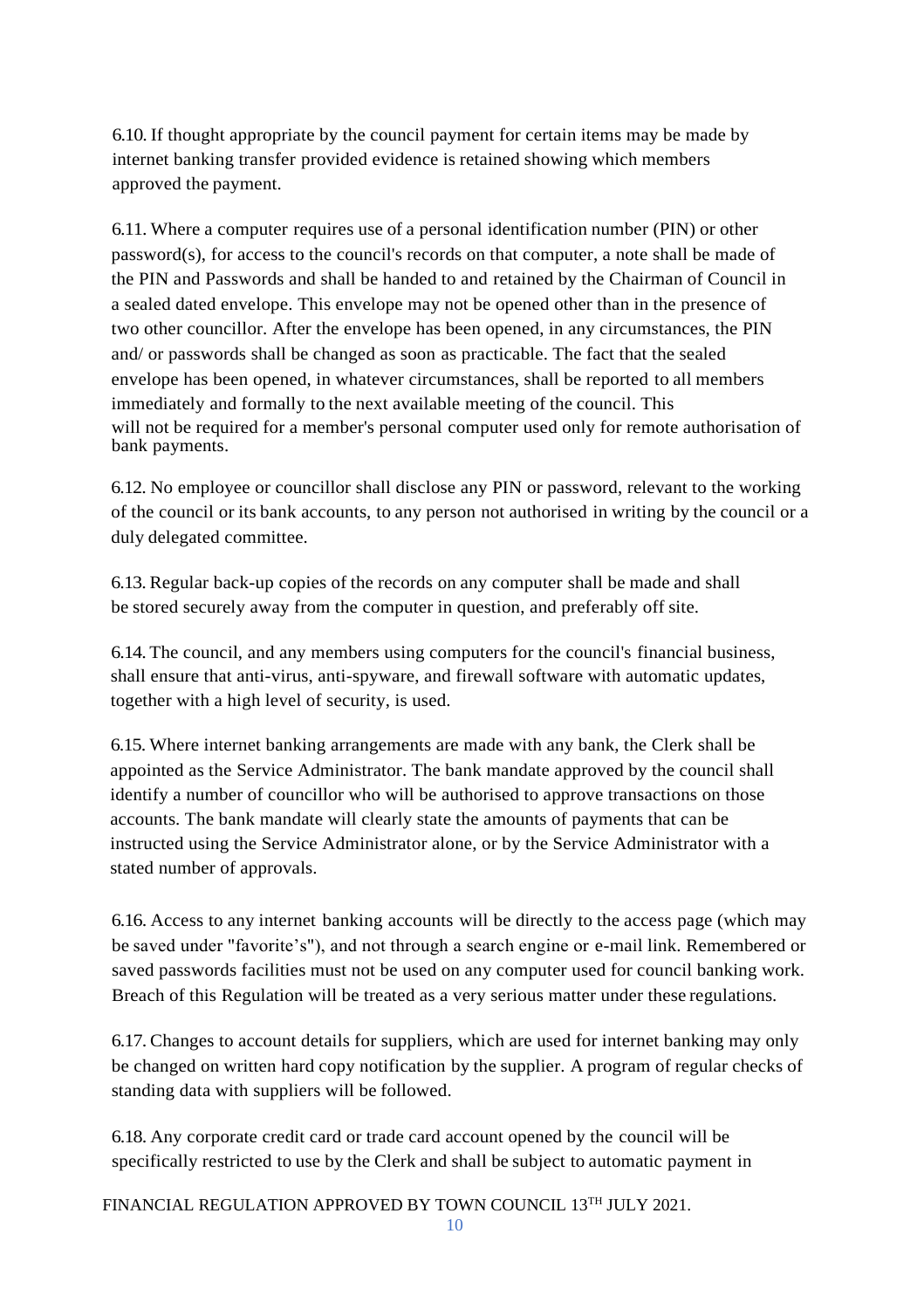full at each month-end. Personal credit or debit cards of members or staff shall not be used under any circumstances.

6.1. The council will not maintain any form of cash float. All cash received must be banked in appropriate denominations. Any payments made in cash by Officers (for example for postage or minor stationery items) shall be refunded on a regular basis.

#### <span id="page-10-0"></span>**7. Payment of salaries**

7.1. As an employer, the council shall make arrangements to meet fully the statutory requirements placed on all employers by PAYE and National Insurance legislation. The payment of all salaries shall be made in accordance with payroll records and the rules of PAYE and National Insurance currently operating, and salary rates shall be as agreed by council, or duly delegated committee.

7.2. Payment of salaries and payment of deductions from salary such as may be required to be made for tax, national insurance, and pension contributions, or similar statutory or discretionary deductions must be made in accordance with the payroll records and on the appropriate dates stipulated in employment contracts, provided that each payment is reported to the next available council meeting, as set out in these regulations above.

7.3. No changes shall be made to any employee's pay, emoluments, or terms and conditions of employment without the prior consent of the [council] [relevant committee].

7.4. Each and every payment to employees of net salary and to the appropriate creditor of the statutory and discretionary deductions shall be recorded in a separate confidential record (confidential cash book). This confidential record is not open to inspection or review (under the Freedom of Information Act 2000 or otherwise) other than:

a) by any councillor who can demonstrate a need to know.

- b) by the internal auditor.
- c) by the external auditor; or

d) by any person authorised under Audit Commission Act 1998, or any superseding legislation.

7.5. The total of such payments in each calendar month shall be reported with all other payments as made as may be required under these Financial Regulations, to ensure that only payments due for the period have actually been paid. Where possible 2 members of the Administration, Finance & Development Committee shall inspect payments prior to authorisation.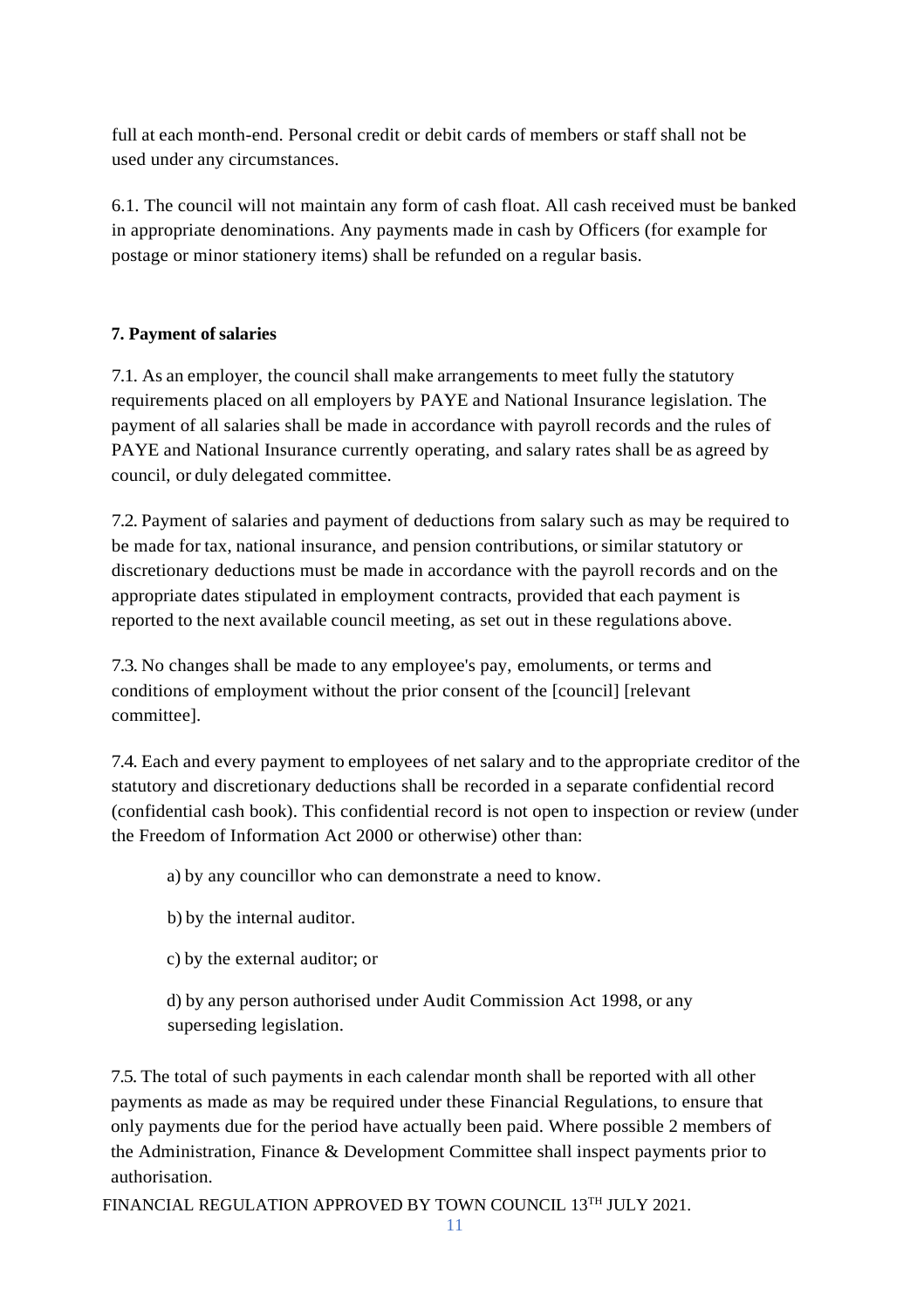7.6. An effective system of personal performance management should be maintained for the senior officers.

7.7. Any termination payments shall be supported by a clear business case and reported to the council. Termination payments shall only be authorised by council.

7.8. Before employing interim staff, the council must consider a full business case.

#### <span id="page-11-0"></span>**8. Loans and investments**

8.1. All borrowings shall be affected in the name of the council, after obtaining any necessary borrowing approval. Any application for borrowing approval shall be approved by Council as to terms and purpose. The application for borrowing approval, and subsequent arrangements for the loan shall only be approved by full council.

8.2. Any financial arrangement which does not require formal borrowing approval from the Secretary of State (such as Hire Purchase or Leasing of tangible assets) shall be subject to approval by the full council. In each case a report in writing shall be provided to council in respect of value for money for the proposed transaction.

8.3. The council will arrange with the council's banks and investment providers for the sending of a copy of each statement of account to the Chairman of the council at the same time as one is issued to the Clerk or RFO.

8.4. All loans and investments shall be negotiated in the name of the council and shall be for a set period in accordance with council policy.

8.5. The council shall consider the need for an Investment Strategy and Policy which, if drawn up, shall be in accordance with relevant regulations, proper practices, and guidance. Any Strategy and Policy shall be reviewed by the council at least annually.

8.6. All investments of money under the control of the council shall be in the name of the council.

8.7. All investment certificates and other documents relating thereto shall be retained in the custody of the RFO.

8.8. Payments in respect of short term or long-term investments, including transfers between bank accounts held in the same bank, or branch, shall be made in accordance with Regulation *5* (Authorisation of payments) and Regulation 6 (Instructions for payments).

#### **9. Income**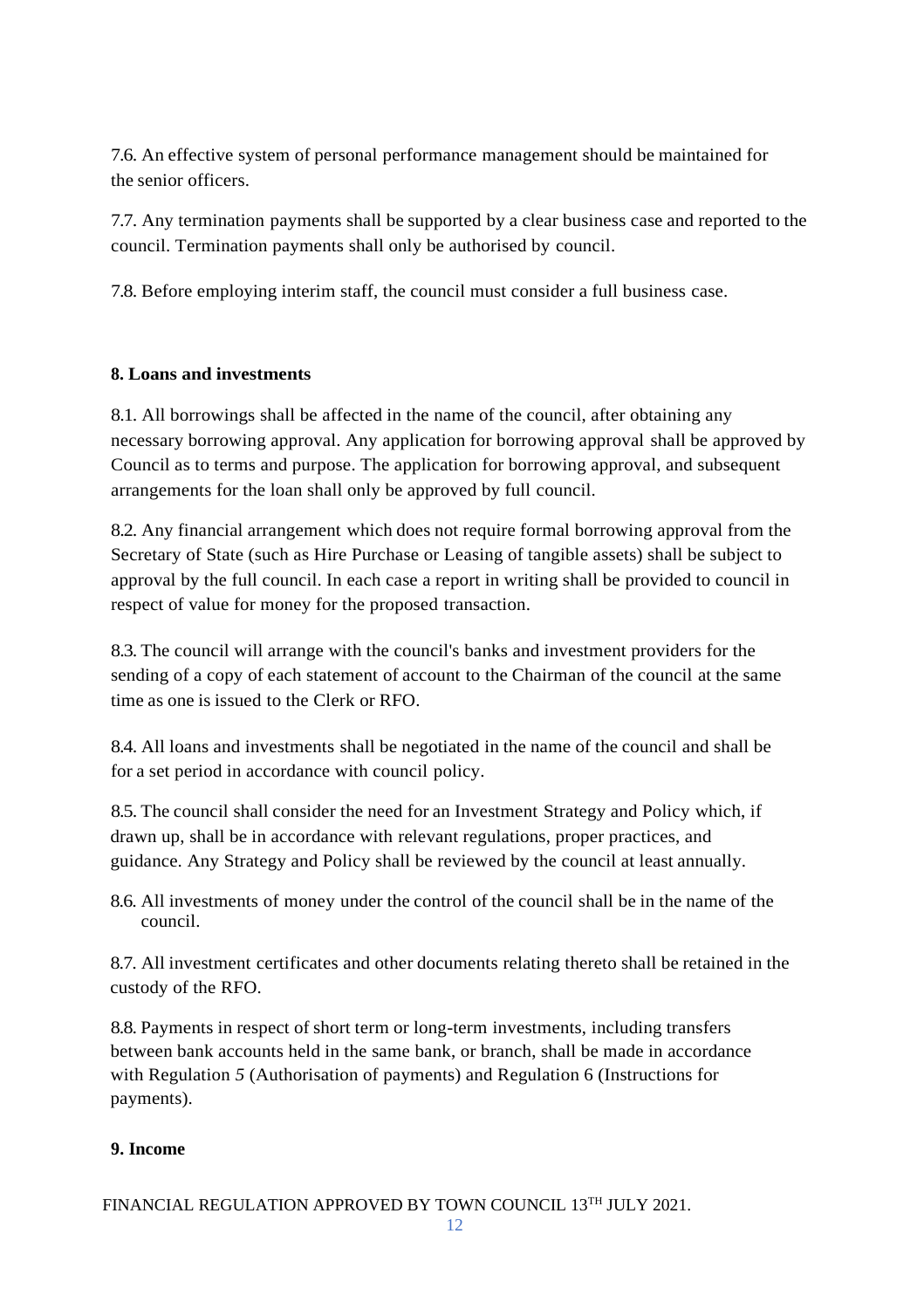9.1. The collection of all sums due to the council shall be the responsibility of and under the supervision of the RFO.

9.2. Particulars of all charges to be made for work done, services rendered, or goods supplied shall be agreed annually by the council, notified to the RPO and the RPO shall be responsible for the collection of all accounts due to the council.

9.3. The council will review all fees and charges at least annually, following a report of the Clerk.

9.4. Any sums found to be irrecoverable and any bad debts shall be reported to the council and shall be written off in the year.

9.5. All sums received on behalf of the council shall be banked intact as directed by the RPO. In all cases, all receipts shall be deposited with the council's bankers with such frequency as the RPO considers necessary.

9.6. The origin of each receipt shall be entered on the paying-inslip.

9.7. Personal cheques shall not be cashed out of money held on behalf of the council.

9.8. The RPO shall promptly complete any VAT Return that is required. Any repayment claim due in accordance with VAT Act 1994 section 33 shall be made at least annually coinciding with the financial year end.

9.9. Where any significant sums of cash are regularly received by the council, the RPO shall take such steps as are agreed by the council to ensure that more than one person is present when the cash is counted in the first instance, that there is a reconciliation to some form of control such as ticket issues, and that appropriate care is taken in the security and safety of individuals banking such cash.

#### <span id="page-12-0"></span>**10. Orders for work, goods, andservices**

10.1. An official order or letter shall be issued for all work, goods, and services unless a formal contract is to be prepared or an official order would be inappropriate. Copies of orders shall be retained.

10.2. Order books shall be controlled by the RFO.

10.3. All members and officers are responsible for always obtaining value for money. An officer issuing an official order shall ensure as far as reasonable and practicable that the best available terms are obtained in respect of each transaction,

10.4. A member may not issue an official order or make any contract on behalf of the council.

10.5. The RPO shall verify the lawful nature of any proposed purchase before the issue of any order, and in the case of new or infrequent purchases or payments, the RFO shall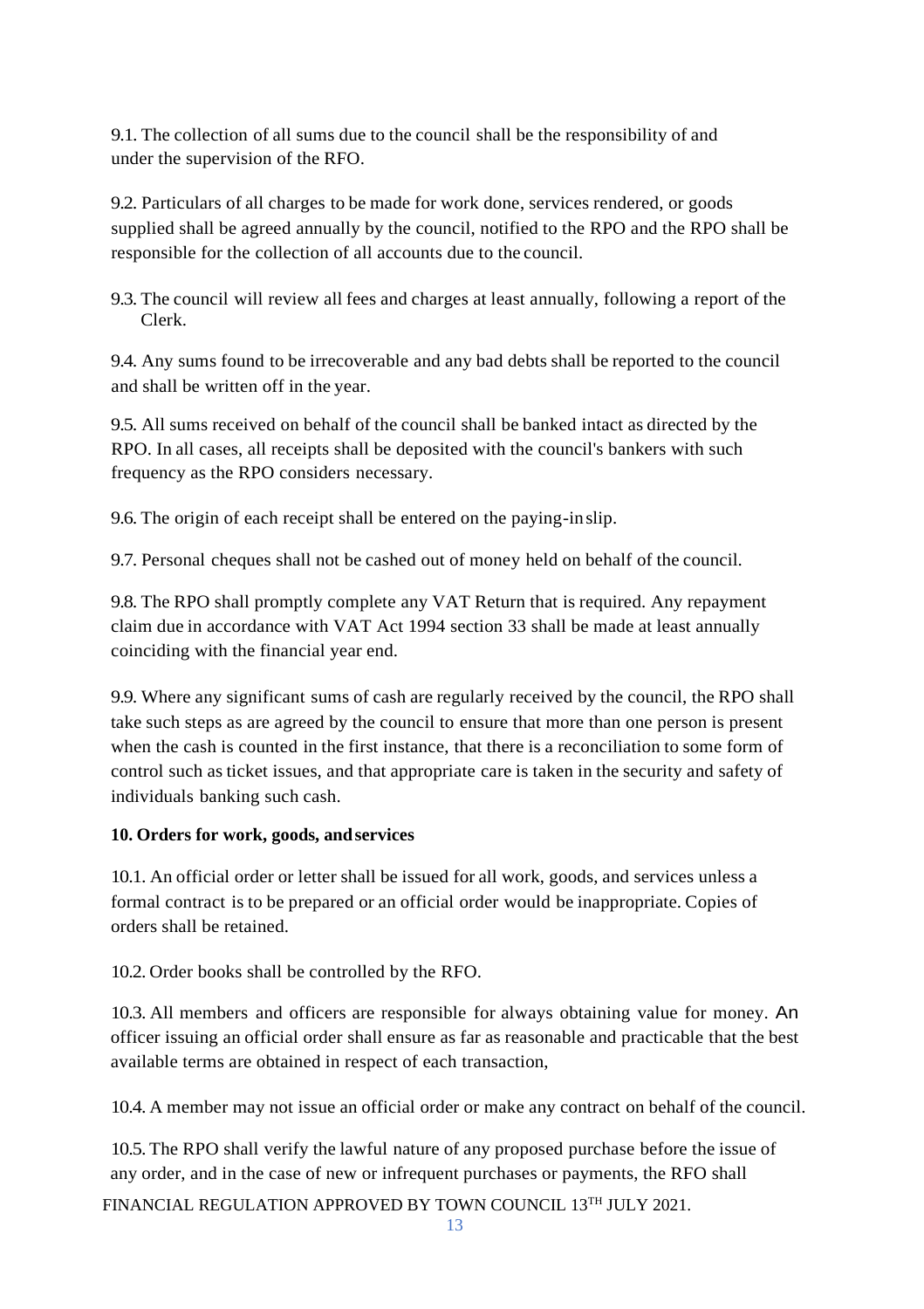ensure that the statutory authority shall be reported to the meeting at which the order is approved so that the minutes can record the power being used.

#### **11. Contracts & Capital Expenditure**

11.1. Procedures asto contracts are laid down asfollows:

a) Every contract shall comply with these financial regulations, and no exceptions shall be made otherwise than in an emergency provided that this regulation need not apply to contracts which relate to items (i) to (vi) below:

i. for the supply of gas, electricity, water, sewerage, and telephone services.

ii. for specialist services such as are provided by legal professionals acting in disputes.

iii. for work to be executed or goods or materials to be supplied which consist of repairs to or parts for existing machinery or equipment or plant.

iv. for work to be executed or goods or materials to be supplied which constitute an extension of an existing contract by the council.

v. for additional audit work of the external auditor up to an estimated value of £500 (in excess of this sum the Clerk and RFO shall act after consultation with the Chairman and Vice Chairman of council); and

vi. for goods ormaterials proposed to be purchased which are proprietary articles and *I* or are only sold at a fixed price.

b) Where the council intends to procure or award a public supply contract, public service contract or public works contract as defined by The Public Contracts Regulations 2015 ("the Regulations") which is valued at £25,000 or more, the council shall comply with the relevant requirements of the Regulations<sup>2</sup>•

c) The full requirements of The Regulations, as applicable, shall be followed in respect of the tendering and award of a public supply contract, public service contract or public works contract which exceed thresholds in The Regulations set by the Public Contracts Directive 2021/24/EU (which may change from time to time)3.

d) When applications are made to waive financial regulations relating to contracts to enable a pricetobenegotiated without competitionthereasonshallbeembodiedina recommendation to the council.

e) Such invitation to tender shall state the general nature of the intended contract and the Clerkshallobtainthenecessarytechnical assistance toprepareaspecification in appropriate cases. The invitation shall in addition state that tenders must be addressed to theClerk inthe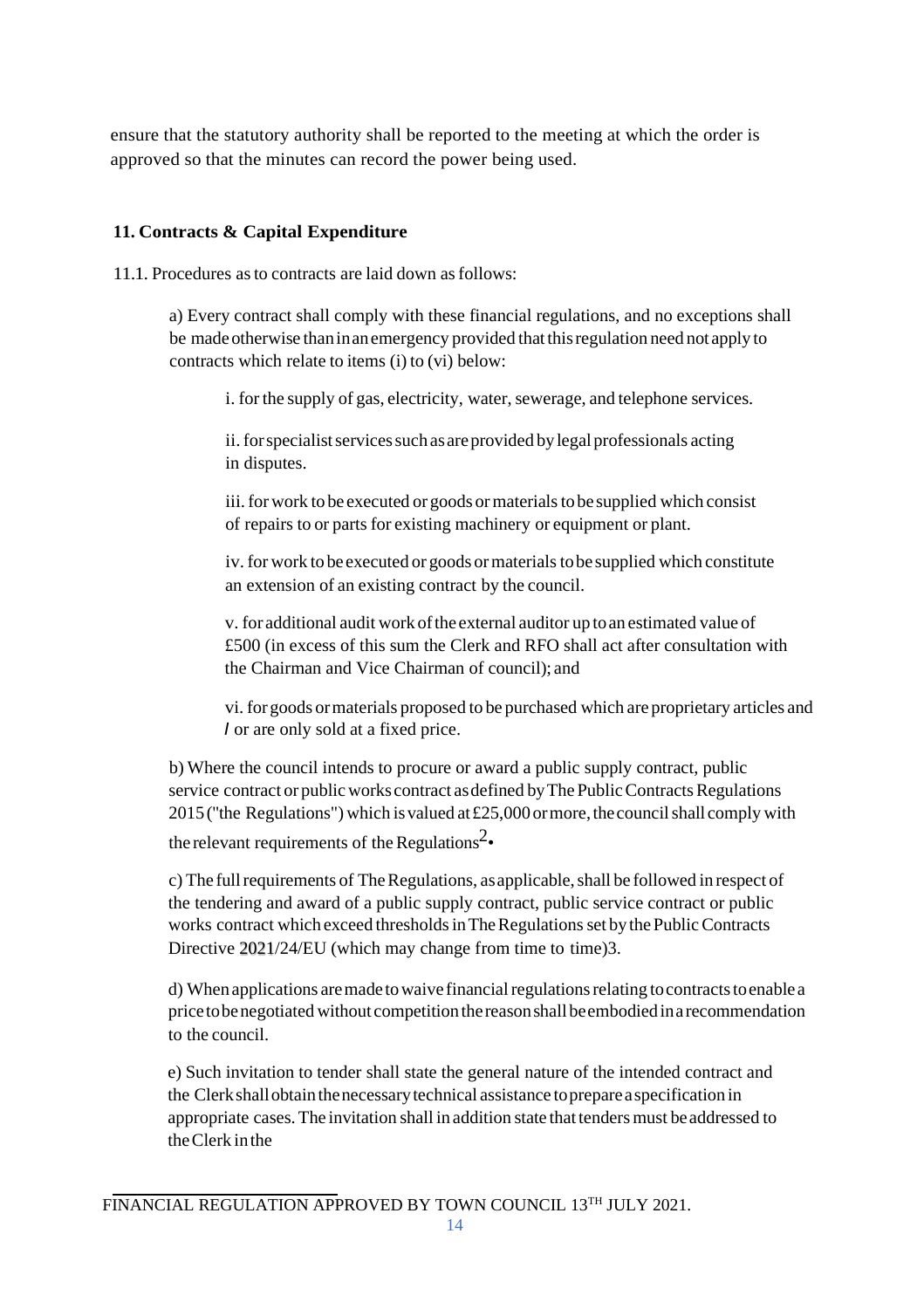$2$  The Regulations require councils to use the Contracts Finder website to advertise contract opportunities,set outthe proceduresto be followed in awarding new contracts and to publicise the award of new contracts.

<sup>3</sup> Thresholds currently applicable are:

For public supply and public service contracts 209,000 Euros (£189,330) For public works contracts 5,225,000 Euros (£4,733,252)

ordinary course of post. Each tendering firm shall be supplied with a specifically marked envelope in which the tender is to be sealed and remain sealed until the prescribed date for opening tenders for that contract.

f) All sealed tenders shall be opened at the same time on the prescribed date by the Clerk in the presence of at least one elected member of the appropriate committee or work party.

g) Any invitation to tender issued under this regulation shall refer to the terms of the Bribery Act 2010.

h) When it is to enter into a contract of less than £25,000 in value for the supply of goods or materials or for the execution of works or specialist services other than such goods, materials, works or specialist services as are excepted as set out in paragraph (a) the Clerk or RFO shall strive to obtain 3 quotations (priced descriptions of the proposed supply); where the value is below £3,000 and above £100 the Clerk or RFO shall strive to obtain 3 estimates. Otherwise, Regulation 10.3 above shall apply.

i) The council shall not be obliged to accept the lowest or any tender, quote or estimate.

j) Should it occur that the council, or duly delegated committee, does not accept any tender, quote, or estimate, the work is not allocated, and the council requires further pricing, provided that the specification does not change, no person shall be permitted to submit a later tender, estimate, or quote who was present when the original decision-making process was being undertaken.

#### <span id="page-14-0"></span>**12. Payments under contracts for building or other construction works.**

12.1. Payments on account of the contract sum shall be made within the time specified in the contract by the RFO upon authorised certificates of the architect or other consultants engaged to supervise the contract (subject to any percentage withholding as may be agreed in the particular contract).

12.2. Where contracts provide for payment by instalments the RFO shall maintain a record of all such payments. In any case where it is estimated that the total cost of work carried out under a contract, excluding agreed variations, will exceed the contract sum of 5% or more a report shall be submitted to the council.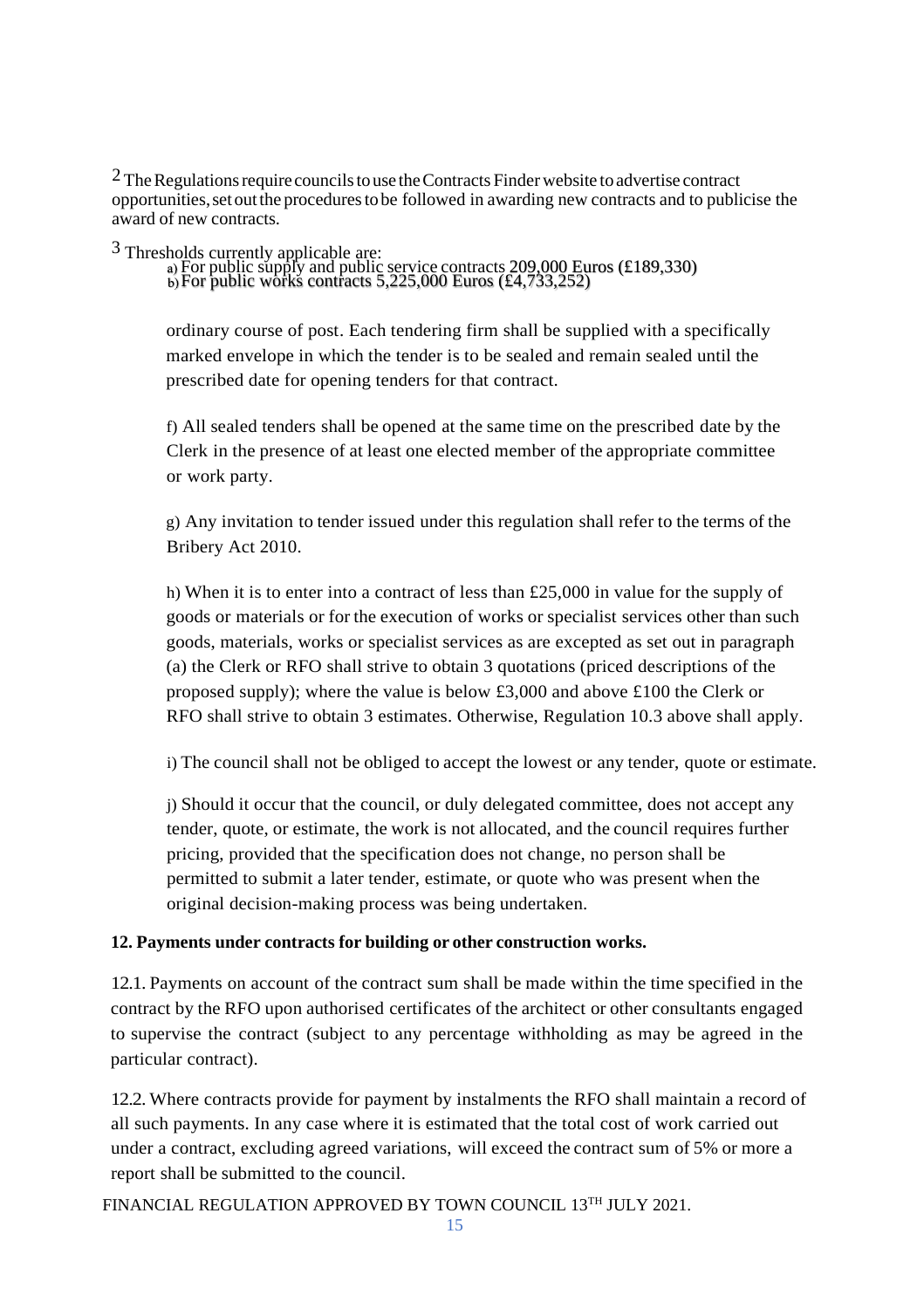12.3. Any variation to a contract or addition to or omission from a contract must be approved by the council and Clerk to the contractor in writing, the council being informed where the final cost is likely to exceed the financial provision.

#### <span id="page-15-0"></span>**13. Assets, properties, and estates**

13.1.The Clerk shall make appropriate arrangements for the custody of all title deeds and Land Registry Certificates of properties held by the council. The RFO shall ensure a record is maintained of all properties held by the council, recording the location, extent, plan, reference, purchase details, nature of the interest, tenancies granted, rents payable and purpose for which held in accordance with Accounts and Audit Regulations.

13.2. No tangible moveable property shall be purchased or otherwise acquired, sold, leased, or otherwise disposed of, without the authority of the council, together with any other consents required by law, save where the estimated value of any one item of tangible movable property does not exceed. £500.

13.3. No real property (interests in land) shall be sold, leased, or otherwise disposed of without the authority of the council, together with any other consents required by law. In each case a report in writing shall be provided to council in respect of valuation and surveyed condition of the property (including matters such as planning permissions and covenants) together with a proper business case (including an adequate level of consultation with the electorate).

13.4. No real property (interests in land) shall be purchased or acquired without the authority of the full council. In each case a report in writing shall be provided to council in respect of valuation and surveyed condition of the property (including matters such as planning permissions and covenants) together with a proper business case (including an adequate level of consultation with the electorate).

13.5. Subject only to the limit set in Regulation 13.2 above, no tangible moveable property shall be purchased or acquired without the authority of the full council. In each case a report in writing shall be provided to council with a full business case.

13.6. The RFO shall ensure that an appropriate and accurate Register of Assets and Investments is kept up to date. The continued existence of tangible assets shown in the Register shall be verified at least annually, possibly in conjunction with a health and safety inspection of assets.

13.7. Once recorded on the asset register, the value of assets must not change from year to year until disposal. Concepts of depreciation and impairment adjustments are not appropriate for local councils.

#### <span id="page-15-1"></span>**14.Insurance**